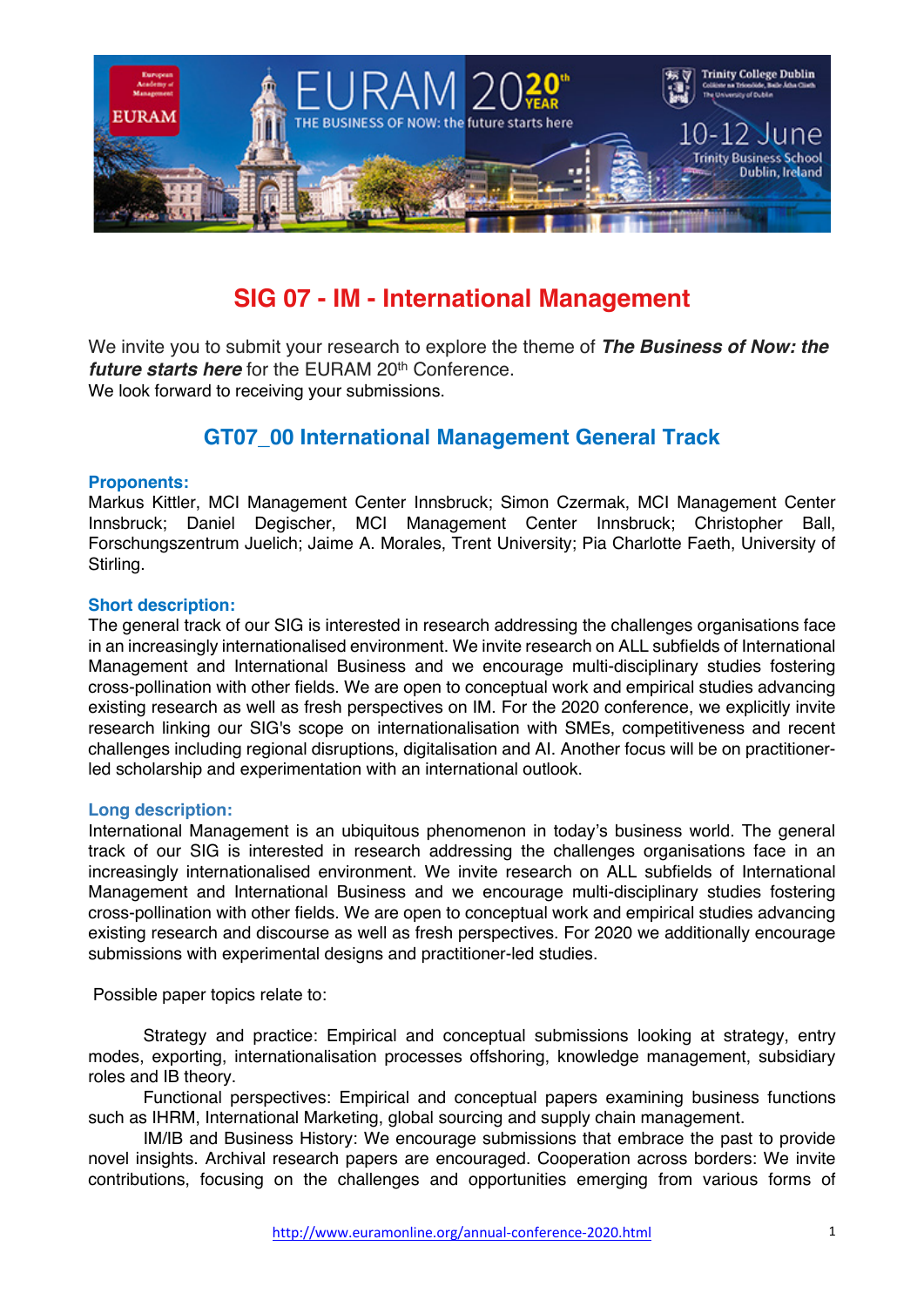

cooperation and coordination across borders (M&A, IJV, Strategic Alliances,…).

Other relevant IB/IM topics and a cross-pollination of IB/IM with other fields stimulated by multidisciplinary studies (e.g., economics, law or psychology) are very welcome. Following up previous EURAM conferences, we noted an interest on the following topics not (yet) covered in our other SIG tracks:

Critical Perspectives on International Business: Focused sessions in this area welcome papers elaborating on the possible future trajectories of critical perspectives on international business, e.g., addressing concerns with dominant academic theorizations of IM and organisations.

IM/IB research with stronger practical impact or relevance. Following up discussions with practitioners at previous conferences, this option might be particularly attractive to practitioners with a strong interest in academia often reflected in participation in Executive PhD or DBA programs.

Following the interest raised in previous conferences, we also encourage submission of papers associated with teaching IM. Submissions could focus on the challenges to teaching IM and other (business) subjects in conventional or virtualised learning environments to diverse student audiences.

For the 2020 conference in Dublin, we explicitly invite research linking our SIG's scope on internationalisation with SMEs, competitiveness and recent challenges including regional disruptions, digitalisation and AI. Accepted submissions to our general track will be grouped into sessions of related papers as far as possible. Please contact the track chair (Markus.Kittler@mci.edu) in case more authors want to submit similarly themed papers to possibly group them in focussed sessions.

#### **Keywords:**

International Management International Business Globalisation Multinational MNC/MNE SME Internationalisation

#### **UN Sustainable Development Goals (SDG):**

Goal 4: Quality education, Goal 7: Affordable and clean energy, Goal 8: Decent work and economic growth, Goal 9: Industry, Innovation, and Infrastructure, Goal 11: Sustainable cities and communities, Goal 12: Responsible consumption and production.

#### **Publication Outlet:**

Additional publication opportunities will be announced.

## **For more information contact:**

Markus Kittler - Markus Kittler@mci.edu